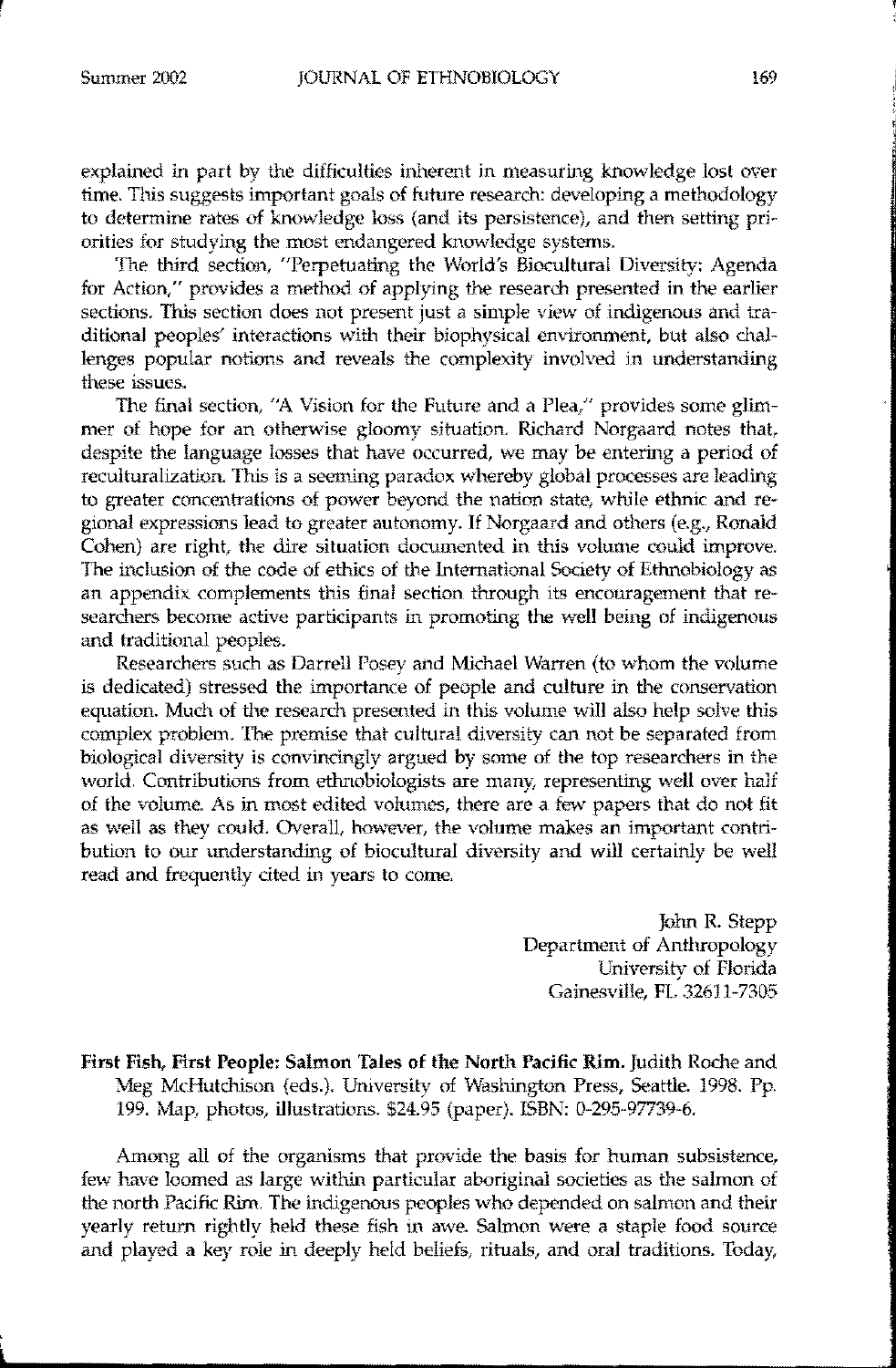• -\_..**---------------------------------**

despite dramatic changes in these societies and in the fish populations on which they have depended, the intimate relationship between humans and salmon persists. Roche and McHutchison's *First Fish, First People,* an illuminating collection of writings by indigenous authors from around the north Pacific, gives a glimpse of the many past and present roles that salmon have played in these societies.

The distinctive tone of this book can be attributed *to* the unique voice of each author. All are talented indigenous writers, representing myriad nations: the Ainu of Japan, the Ulchi and Nyvkh of eastern Siberia, the Tlingit of Alaska, the Okanagan and Coast Salish of western Canada, the Makah, Spokane, Coeur d'Alene, and many other tribes of the American Northwest. As the salmon unified their ancestors' cultures, so the topic of salmon is what unifies this eclectic collection of ethnographic essays, historical recollections, poems and stories.

By and large, the authors include some of the most prominent and educated representatives of their respective societies. They include such notable indigenous intellectuals as award-winning author and filmmaker, Sherman Alexie, who helped identify and bring together authors for this unique project. The collection begins with two haunting prose poems by Alexie, "The Powow at the End of the World" and "That Place Where Ghosts of Salmon lump." Alexie's words express an abiding sadness and anger provoked by the transformation of the Spokane River, which runs through his homeland. As in many rivers of this region, dam construction obliterated salmon runs, eliminating the fish from the territories of many tribes.

Following Alexic's lead, each of the book's chapters juxtaposes past upon present images in order to convey the traditional roles of the salmon and the implications of their loss. Shigeru Kayano and Shiro Kayano provide illuminating overviews of the role of salmon in Ainu culture--they present many facets of this relationship from tradilional songs of salmon, to the production of salmon-skin shoes, to the draconian Japanese prohibitions on subsistence salmon fishing in the twentieth century. Next, Gloria Bird provides a detailed, first person narrative from the perspective of a woman assisting in the traditional fishery on the interior Columbia River. A vivid poem by Miekko Chikappu follows, evocatively combining imagery of the returning salmon with bils of Ainu lore. Elizabeth Woody juxtaposes her insightful discussion of the transformation of Celilo Falls-a tremendously important multi-tribal fishing site of the Columbia River, now drowned behind dams-with a compelling semi-fictional tale of contemporary people from this region. Nadyezhda Duvan provides a welcome glimpse of the elaborate myths and rituals surrounding the salmon and its annual return to Ulchi territory. Nora Marks Dauenhauer provides a rich mixture of Tlingit poems and reminiscences from childhood fishing camps in Alaska. In spare but vivid words, Ito Oda explicates the role of Ainu ritual and worldview in shaping salmon harvesting practices. Sandra Osawa provides a historical overview of 150 years of inequitable competition over the dwindling salmon runs in the American Northwest that has placed Native fishermen at odds with White interests. Vladimir Sangi tells a Nyvkh tale of human encounters with salmon, providing a rare view into the lives and practices of these people of the Russian Far East. With a tone reminiscent of magical realist prose, Lee Maracle alternates between mythic imagery and descriptions of aboriginal struggles to maintain their fishing rights. In